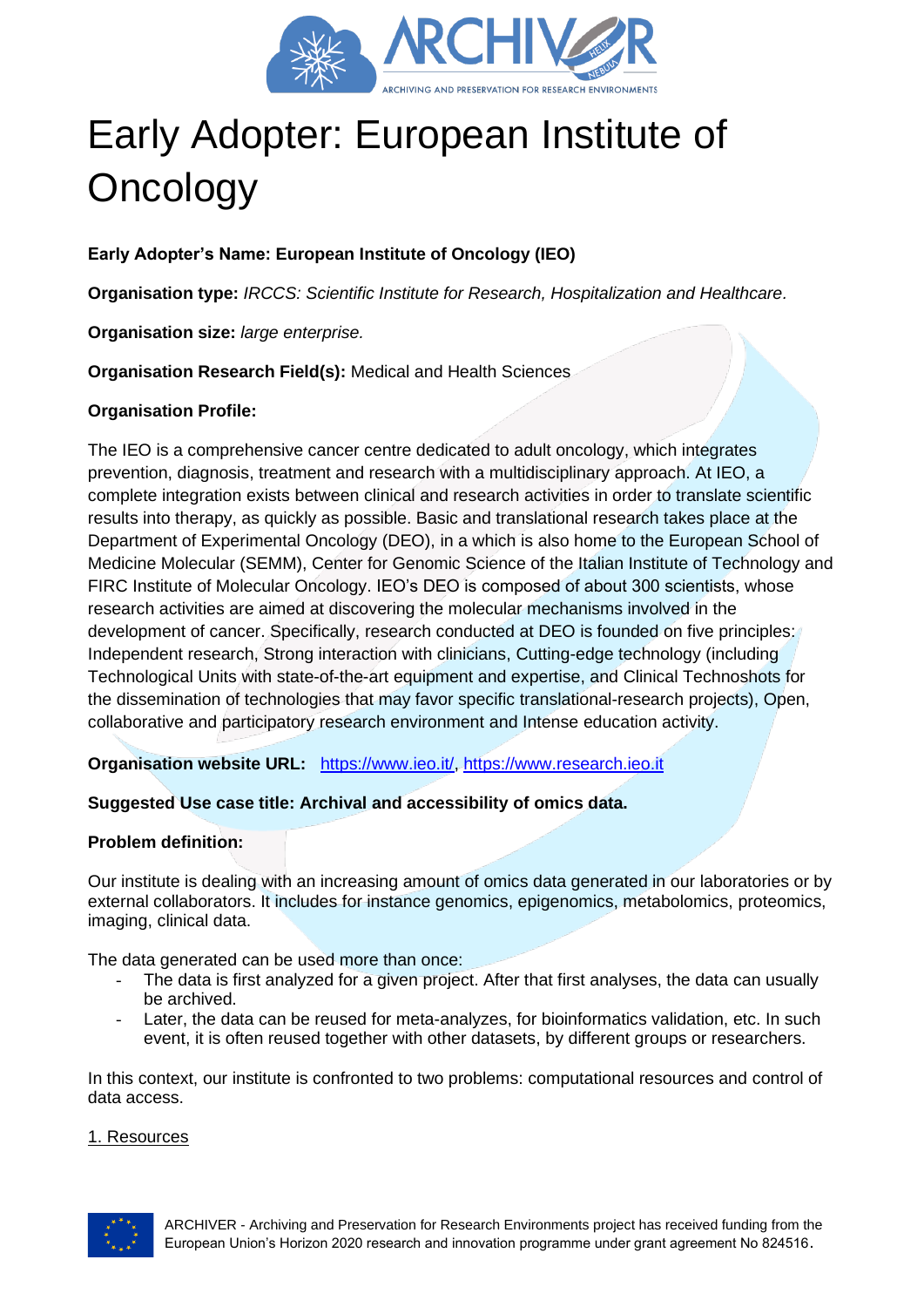

The amount of data generated is growing exponentially. We are therefore looking toward solutions to increase our storage (as well as computation) capacity, either on premise, in the cloud, or with a hybrid solution. Many data can be archived on a cold environment, some of it may never be accessed again, while other data may need to be retrieved either for legal or scientific reasons (reanalyses, meta-analyzes or data integration). The time for which the data need to be archived depends on the same scientific and legal requirements (e.g. patient data, founding agencies).

## 2. Data access

We need a configurable user/group access control to the data. Although we promote the usage of the data by all researchers, the access should be approved by a legal and/or scientific committee and it should be possible to monitor the data usage. A typical workflow would be:

- Create "projects" to which researchers are associated
- Each data generated is associated to a project A, and therefore accessible to the associated members,
- An external researcher asks for accessing the data for a project B. Once the request is accepted, all researchers associated to project B have access to the data.
- At any time, the organization knows who is accessing each data, and to which project it is associated.

The solution adopted would also facilitate the sharing of data with external collaborators, who should be able to access it through the same workflow.

Finally, it should be possible to bill the single groups or units for the usage of the resources.

## **Is this use case new for your organisation?**

Up to now, our organization relied on an on-premise infrastructure (HPC cluster with associated on premise storage). A new solution should be identified and implemented within the next 12 months.

#### **Data and metadata Characteristics:**

During the last 10 years, almost 1 PB of data has been generated. With the adoption of new technologies, we estimate a production of ~250 TB/year starting in 2020.

Our organization generates omics data, both from cellular lines and patients. In particular:

- **Genomics** data (RNA-seq, ChIP-seq, WGS, WES, single cell sequencing, single molecule sequencing): previous technologies (NGS) generates 5-50 GB per sample. Novel technologies (single molecules), generates several 300 GB per sample. As of today, we have accumulated ~100TB of primary sequencing data (20TB/year in the last year). This should increase to 120TB/year. In the context of technological projects, the researchers may which to access large groups of data (up to 100 TB of archived data),
- **Imaging data:**  $\sim$  50TB of imaging data is generated each year ( $\sim$  20GB/experiment). This number may increase with novel technologies under development
- **Proteomics**: ~150GB per experiment, ~5TB/year.

The numbers provided are rough estimates. Other datatypes could be integrated, for instance radiomics data. For each dataset, additional space (up to the same size), is occupied by processed data.

#### **Cost requirements:**

The estimated cost requirements will be defined taking into account the cost of the extension of an on-premise solution, and third-party resources offered by national and international organizations.